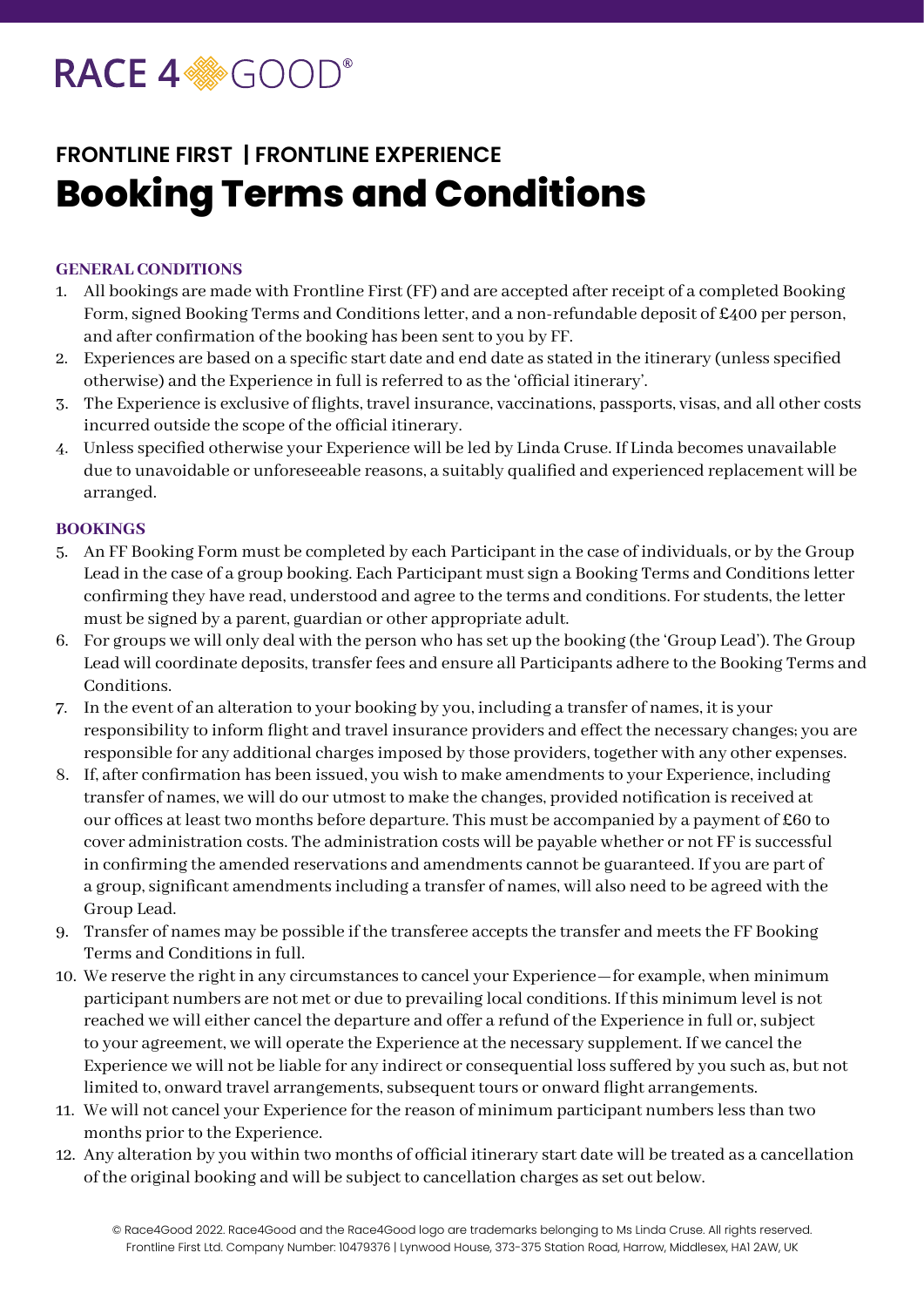- 13. You may cancel your Experience at any time providing that the cancellation is made by the individual or Group Lead who submitted the Booking Form and the cancellation is communicated to us in writing. Written cancellations are effective from the day they are received by FF and cancellation charges will be applicable. If the reason for your cancellation is covered under the terms of your insurance policy, you may be able to reclaim some or all of these charges but it is your sole responsibility to make and pursue a claim and we accept no liability for any acts or omissions of your insurance company or your insurance policy. These charges apply for each cancellation.
- 14. If one person participating in a twin or triple share arrangement should cancel and no alternative share can be found, whether arranged by us or by you, the remaining participants would then be required to pay the relevant single supplement.
- 15. Meals included are listed in the official itinerary. Meals are accompanied by non-alcoholic drinks. Vegetarians or those with special dietary needs can be catered for, so please inform us at the time of booking. Additional meals and drinks are at participant's own expense. Participants may want to purchase drinks and snacks for long journeys as there may not be the opportunity once on route. The local food is delicious and varied, providing an important insight into local ways of life but be aware that in many parts of the world vegetarian meals are classified as meals without meat, and may not be what participants are used to.
- 16. If you elect to extend your time in-country, before or after the official itinerary, this is deemed to be outside the scope of the official itinerary and the sole responsibility of the traveller.
- 17. FF acts only as agents for the owners of accommodation and services provided, and for road transport proprietors. All bookings must be accepted subject to the ticket or transport conditions and regulations of the carriers or transport proprietors, and are also subject to the laws of the country in which such carriage or other facility is required.

### **CANCELLATION CHARGES:**

| Period before official itinerary start date within | Sum of cancellation charge shown as a percentage |
|----------------------------------------------------|--------------------------------------------------|
| which written cancellation is received             | of total invoice                                 |
| 60 days or more                                    | 50% of the total Experience price                |
| $59 - 29$ days                                     | 75% of the remaining balance Experience price    |
| 28 days and less                                   | 100% of the remaining balance Experience price   |

### **PAYMENTS**

- 18. All subsequent deposit payments, whether paid as one payment or as part of a schedule, are subject to cancellation charges. All payments, whether made by yourself or a third party, are subject to the same booking conditions.
- 19. The balance of the cost of your Experience must be paid at least two months before the departure date. If the balance is not paid in time we reserve the right to cancel your Experience, retain your deposit and apply cancellation charges.

Unless agreed otherwise and in writing, the Standard Payment Schedule is:

| Deposit 1: non-refundable, made at time of booking $\left  \right.$ £400 (or equivalent) |                                              |
|------------------------------------------------------------------------------------------|----------------------------------------------|
| Deposit 2: 4 months before departure                                                     | 50% of balance of remaining Experience price |
| Deposit 3: 2 months before departure                                                     | Final balance of remaining Experience price  |

20. If your booking is made less than six months before the departure date, you will be required to make a non-refundable deposit of £400 plus pay all deposits due under the Standard Payment Schedule.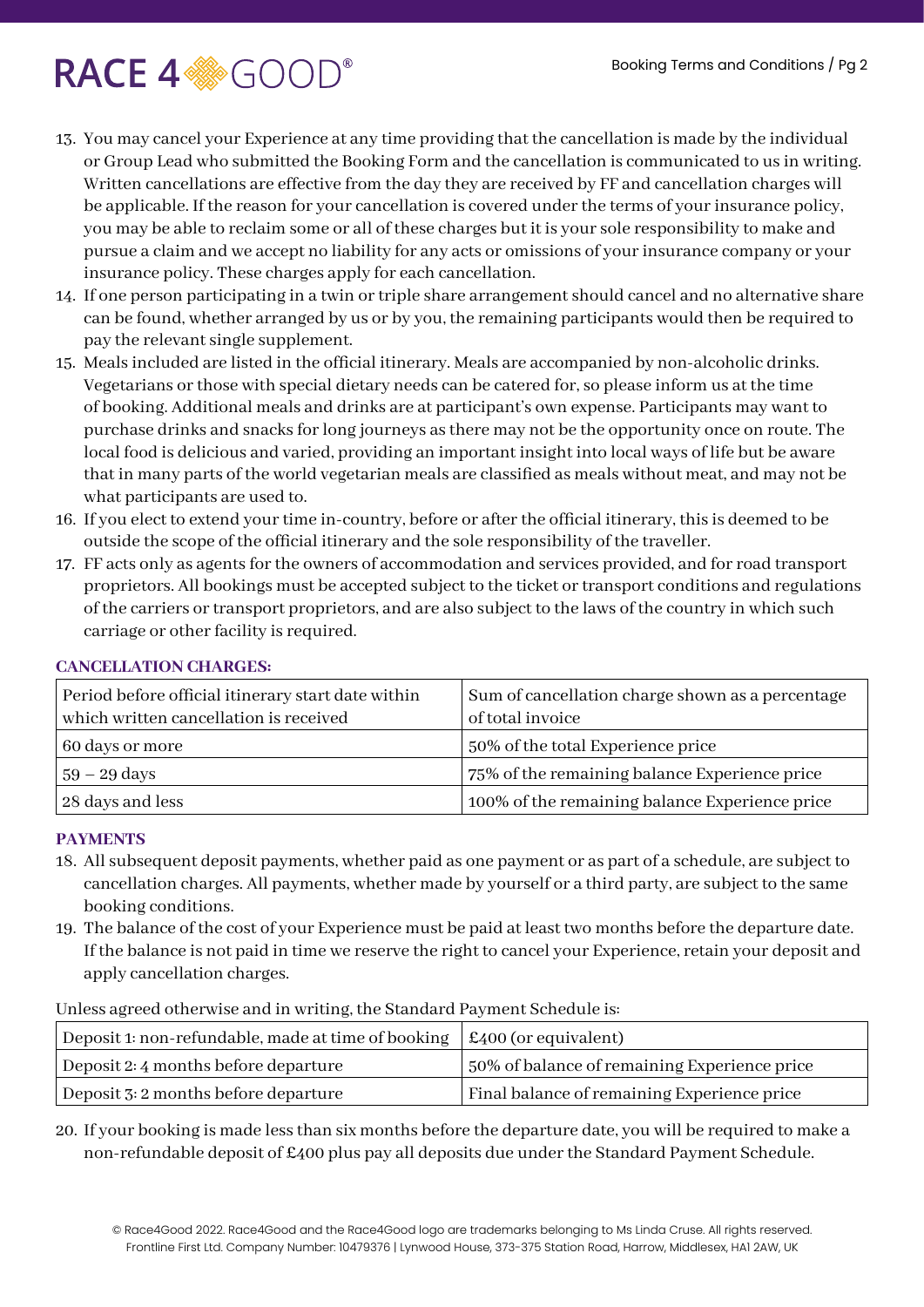- 21. Deposit payments must be made by bank transfer. For groups we will accept a single payment for each deposit and this will be the responsibility of the Group Lead.
- 22. The Experience cost is currency specific (e.g. USD or GBP) and the participant or group is liable for any cross-border fees, currency conversion fees, bank fees or other fees payable in relation to deposit payments.
- 23. If you do not pay the deposits according to the Standard Payment Schedule, your booking may be cancelled and you will forfeit your deposits and we will have no further liability to you.
- 24. FF is not responsible for sending deposit reminders.
- 25. FF reserves the right to increase the Experience price at any time up to one month prior to departure. We will absorb any increase equivalent to 2% of the price of your Experience. You will be charged for any amount over and above that. If this means you have to pay an increase of more than 10% of the price of the Experience, you will be entitled to cancel the booking by giving prompt written notice without loss of deposit. Should you decide to cancel your Experience for this reason you must exercise your right to do so within two weeks from notification of the proposed increase. If written notification is not received within two weeks you will be deemed to have accepted the change.
- 26. Neither FF nor the proprietors of any accommodation or service provided shall be under any liability for any inconvenience, damage, loss, accident, delay or accidental expense howsoever caused, occasioned to or incurred by any other passenger or any other person due to circumstances beyond their control.
- 27. Occasionally, we may have to make changes to an Experience and we reserve the right to do so at any time. These changes are usually minor and we will advise you of them as soon as possible.
- 28. If we make a major change, for example, changing the destination country, you will have a choice of either accepting the change of arrangements, accepting an offer of an alternative Experience of comparable standard from us if available, or withdrawing subject to our booking conditions provided that the major change is not because of force majeure, failure on your part to pay a deposit or to meet Booking Terms and Conditions. The safety of the Experience is our priority and we reserve the right to transfer any Experience destination to an alternative destination when we consider that this is necessary for logistical or safety reasons. While FF will use its best endeavours to operate all Experiences as advertised, by entering into this contract the participant accepts that it may prove necessary or advisable to cancel, vary or modify an itinerary.
- 29. FF reserves the right at any time, either before or during an Experience to cancel or change any of the facilities, routes, services or prices (including transport, accommodation or other arrangements) and to substitute alternative arrangements of comparable monetary value without compensation, and accepts no liability for loss of enjoyment because of these changes.
- 30. FF will adhere to Foreign and Commonwealth advice (fco.gov.uk) and when travellers are advised against 'all but essential travel' in an area affecting the official itinerary, the Experience will be cancelled.
- 31. Force majeure: FF shall not be liable for any failure of or delay in the performance of this Agreement for the period that such failure or delay is due to causes beyond its reasonable control including but not exclusively and not by limitation to: war, threat of war, riot, civil strife, embargoes, government orders, act of God, industrial dispute, terrorist activity, natural or nuclear disaster, fire or adverse weather conditions, technical or maintenance problems with local transport or FF vehicles, changes imposed by cancellation or rescheduling of flights by an airline or aircraft type, or other similar events beyond the control of FF. FF is not liable for any penalty charges associated with non-refundable airfares, in the event of a change to an Experience departure time, date or airport. All costs incurred due to force majeure, such as transport, communication, accommodation, food or other similar items will be passed to the participant by way of local surcharges; in those circumstances, participants will be invoiced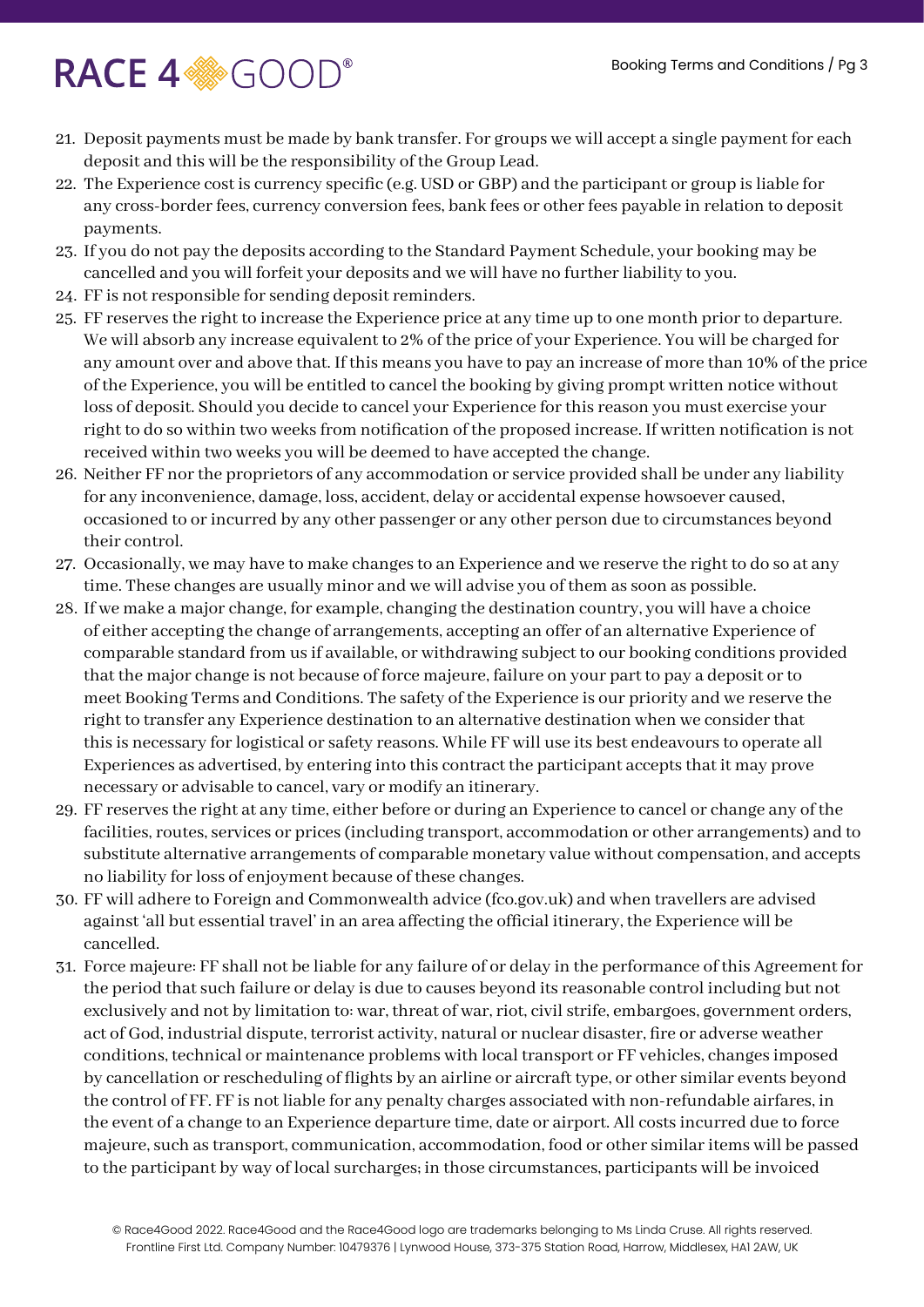for the surcharges and the invoice must be settled within 14 days of the Experience official end date. In the case of student groups, the School Lead will be responsible for settling local surcharges during the experience. You will be responsible for any such expenses incurred which, depending on the circumstances, may be recoverable on your travel insurance.

- 32. The outline itineraries given for FF Experiences must be taken as an indication of what each group hopes to achieve and not as a contractual obligation on the part of FF. It is a necessary condition of your joining any of our Experiences that you accept this.
- 33. The components operated or supplied by FF have been designed to provide participants with an exposure to the true nature of the environment visited and therefore involve an element of personal risk and exposure to potential hazards over and above those associated with normal "package travel". All bookings are accepted with the understanding all risks and hazards are appreciated by the participant and they undertake all Experiences, excursions and activities of their own volition and at their own risk.
- 34. By signing the terms and conditions you acknowledge and agree that you assume all risks associated with the Experience. You are voluntarily participating in this Experience with the knowledge of the risks involved and hereby agree to accept any and all risk of injury, death, and/or property damage whether foreseen or unforeseen, known or unknown. You understand that the risk may include but are not limited to: travel to, from and around the Experience locations, including travel by vehicle; participation in any form of recreational or athletic activity; the use of alcohol or any form of illegal drugs or controlled substance; war, insurrection, rebellion and riot; unfamiliarity with local laws, culture or customs; exposure to sickness, disease and allergic reaction; unavailability or sporadic availability of adequate medical, dental and health care facilities; difficulty in passing through customs; terrorism and terrorist acts; adverse weather conditions; natural disasters. You release FF from any and all claims related to loss, injury or damage that may be sustained by you, including loss of life, personal injury or property damage, whether caused by the negligence of FF or otherwise, or by your negligence while participating in the Experience. You agree that neither you nor your legal representatives, including your family, spouse, heirs, assigns and personal representatives, will sue or make a claim against FF and its representatives for any injury or damage to your person or property arising out of the negligence of FF or its representatives while participating in the Experience. You understand and agree that, except as excluded in the preceding paragraph, this release extends to all claims and demands referred to in this contract, of every kind and nature whatsoever, whether known or unknown, suspected or unsuspected.
- 35. You agree to indemnity and hold FF harmless for any injuries, losses, damages, liabilities, claims, causes of action, penalties, judgements, costs and expenses (including reasonable legal fees) which arise as a result of your negligence or intentional act or omission while participating in the Experience.
- 36. By agreeing to these terms and conditions, you consent (unless otherwise stated at booking) to FF's staff taking photographs and or video footage of the Participant during the Experience and that these images may be used by FF for (including but not limited to) publicity (including brochures, websites, marketing material and in the media) and training purposes.

#### **ADMINISTRATION**

- 37. The Group Lead is responsible for passing on information to all participants about the booking, including but not limited to information on schedule changes.
- 38. FF will require all participants to complete and submit key documents, including a Medical Questionnaire, Emergency Contact Template, passport scan and travel insurance policy. For groups, these will be coordinated by the Group Lead who will be responsible for ensuring the accuracy of the personal details or any other information supplied by participants and their timely submission. FF will confirm deadlines for submission.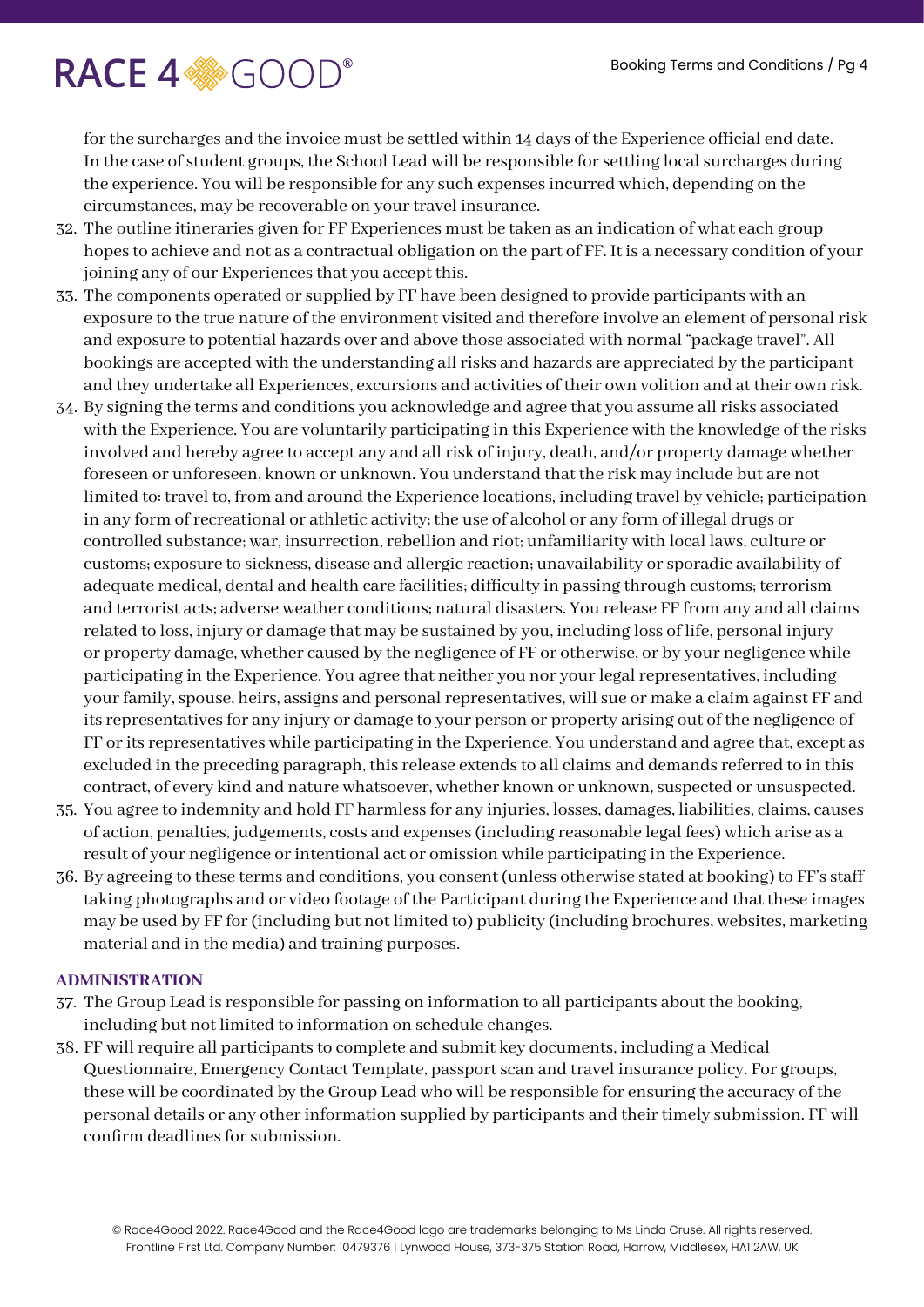39. You agree that such personal information as name and address, special needs, dietary restrictions, passport information, may be disclosed by us to relevant third parties including outside the UK/ European Economic Area/USA including airlines, customs, ground partners, school/university, and/or the parent/guardian who signs on behalf of a Participant under the age of 18, our local team, or other agencies which FF determine appropriate to enable FF to deliver your trip smoothly and safely.

### **VISA, HEALTH, PASSPORT, TRAVEL DOCUMENTATION AND SAFETY**

- 40. Medical examinations, vaccinations and other health arrangements are entirely your responsibility. Details are available from your doctor's surgery. Information on travel for UK citizens and health abroad is also available on https://travelhealthpro.org.uk. You are responsible for arranging a doctor's letter of authorisation if required to carry prescription medicines through customs control.
- 41. Your specific passport, visa requirements and other immigration and customs requirements are entirely your responsibility and you should confirm these with the relevant Embassies and/or Consulates. For information on passport and visa requirements for UK passport holders, see the UK Passport Office website: www.gov.uk/browse/abroad. Information about these matters or related items are given by FF in good faith but without responsibility on the part of FF.
- 42. You are responsible for obtaining and having available all necessary entry documents for your Experience. FF accepts no responsibility if these are not completed in time for departure. All costs incurred in obtaining such documentation must be paid by yourself. We do not accept any responsibility and shall not be liable if the participant cannot travel or cannot participate in any part of the Experience because the participant has not complied with any passport, visa, health or immigration requirements. If failure to have any necessary travel or other documents results in fines, surcharges or other financial penalty, costs or expenses being imposed on or incurred by FF, you will be responsible for reimbursement.
- 43. Names on travel documents supplied to FF must exactly match those shown in passports and participants should note immigration usually require a minimum of six months passport validity and room for entry and exit stamps.
- 44. All participants are expected to satisfy themselves prior to booking that they are fit and able to complete the itinerary of their chosen Experience. Participants are also expected to accept that the components described constitute "Adventure Travel" and that travel to, and facilities in, developing countries will not be comparable to standards they may be accustomed to at home. The suppliers of the services and facilities included in your Experience should comply with local standards where they are provided and will be deemed to be provided with reasonable skill and care if they comply with any local regulations which apply.
- 45. On expeditions of this type it is not generally possible to accommodate persons with severe health problems or physical disabilities. It is the participant's responsibility to judge the appropriateness of these travel activities to his or her physical capabilities; however, FF reserves the right to require a copy of a doctor's certificate confirming the participant is able to travel and undertake the activities within the official itinerary. FF takes no responsibility for special arrangements or problems incurred by participants physically or mentally being unable to participate in the planned activities. No refund can be made for absence from the Experience.
- 46. If a participant is excluded from the Experience as above, or chooses to leave the Experience of their own free will, or leaves the Experience due to ill health or any other reason, there will be no refund of the Experience price, extra services, surcharges, local payments/funds or any local surcharges. All services forming part of the Experience booked will be forfeited though may be recovered through travel insurance in some circumstances.

<sup>©</sup> Race4Good 2022. Race4Good and the Race4Good logo are trademarks belonging to Ms Linda Cruse. All rights reserved. Frontline First Ltd. Company Number: 10479376 | Lynwood House, 373-375 Station Road, Harrow, Middlesex, HA1 2AW, UK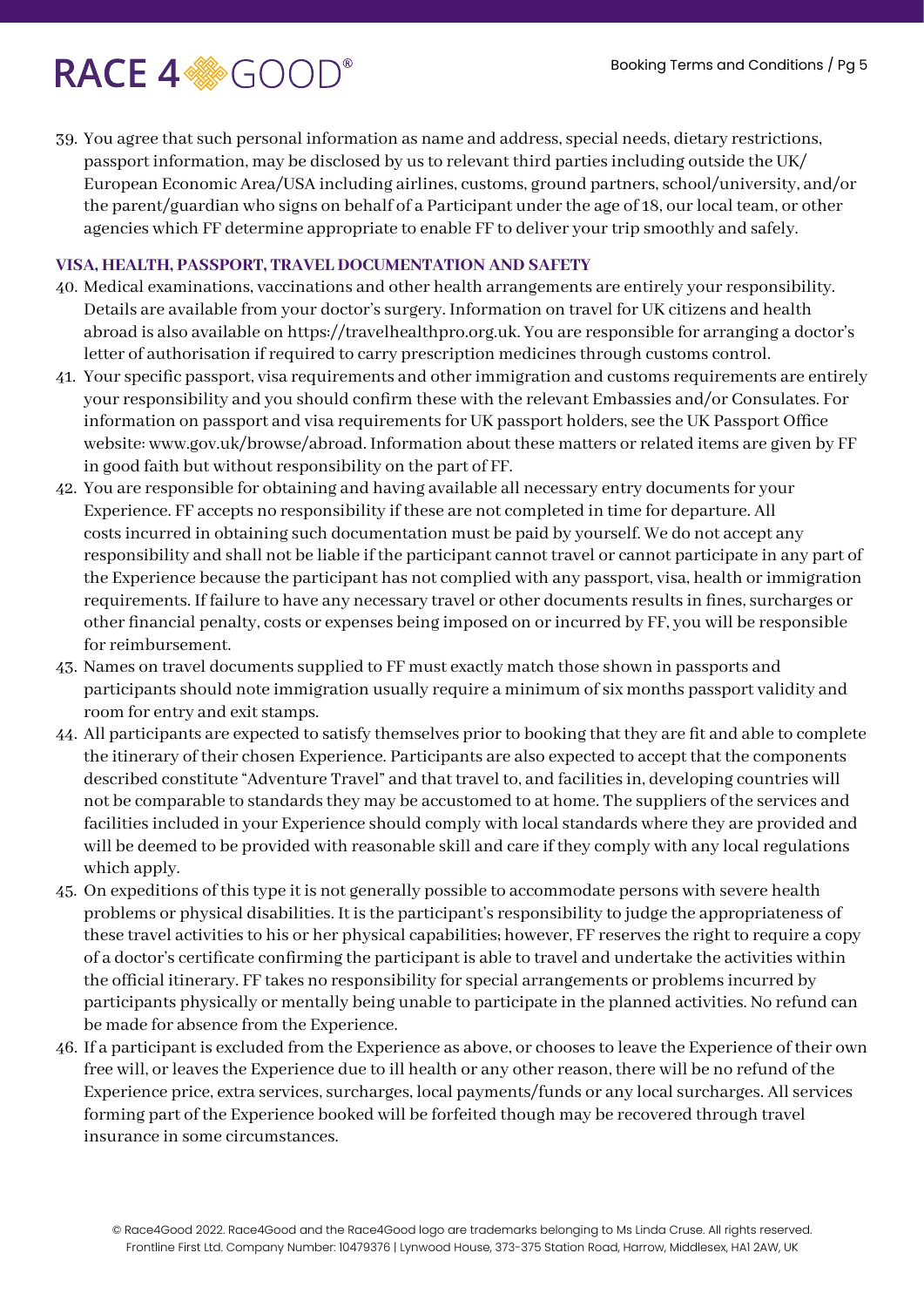- 47. If the Participant has ever had any medical condition or disability (a 'pre-existing medical condition'), they must inform FF when the Booking Form is submitted so that we can advise as to the suitability of the Experience, health and safety considerations and what, if any, reasonable adjustments are required to be made. FF reserves the right to decline a booking if, in its belief, such a medical problem or disability is likely to endanger the participant's health and safety and/or the health and safety of anyone else participating in the Experience. If potential participants require further information such as maximum altitudes, duration of trekking, they should contact their FF representative.
- 48. If there is any change to the Participant's health after booking you must inform FF within one week of the contracting or development of a medical condition or injury (whether relating to physical or mental health) so that any risks that exist because of the condition or injury can be mitigated.
- 49. Should FF not be able to practicably reduce the risks that exist due to a medical condition (whether preexisting or not) to an acceptable level, the participant will be withdrawn from the Experience. No refund will be given, and in addition cancellation charges will apply, but depending on the circumstances you may be able to make a claim on your travel insurance policy.
- 50. If any pre-existing medical conditions are not declared at the time of booking and such conditions prove, on discovery, to be uninsurable, then the participant will be withdrawn from the Experience. No refund will be given, the non-refundable deposit will be retained and cancellation charges will apply.
- 51. The FF leader, in conjunction with the appointed doctor if applicable, has the right to disqualify any participant at any time during the Experience if considered necessary for the medical well-being or safety of the individual or the group, without the right to any refund.
- 52. We make every effort to provide vehicles with seatbelts for all passengers. However, as we are working in developing countries and with third party providers, this is not always possible. Where seatbelts are provided, it is the responsibility of individual participants to use those seatbelts at all times when travelling in a vehicle as part of the official itinerary.
- 53. The decision of the FF Leader as to the conduct, itinerary, and objectives of the tour is final.
- 54. For student groups, it is the responsibility of the school/university and the designated 'School Lead' to ensure they have adequate details of potential risks or issues (including physical, mental, allergies) affecting individual student travellers and where necessary seek additional briefing from parents/ guardians. This information to be collated by School Lead who will brief FF Lead before departure.
- 55. Where required, the FF Lead and FF representatives will provide support, but the responsibility for managing those risks and issues remains with the School Lead at all times.

### **FLIGHTS**

- 56. It is your individual responsibility (or that of the Group Lead in the case of groups) to book and pay for flights to and from the designated arrival and departure airports and to select flights which match the arrival and departure dates as specified in the official itinerary.
- 57. You should choose an ATOL protected airline (or similar bonded carrier if outside UK) and check the carrier is not on an EU blacklist.
- 58. Groups should arrive and depart on the same flight, where this is not possible, additional charges for airport transfers may be applied.
- 59. Participants who arrive on the specified start date will be met by FF representatives at the airport and transferred to the official hotel. Participants who depart on the specified departure date will be returned to the airport by FF representatives. Arrivals and departures on other days are outside the scope of the official itinerary and FF airport transfers will not be arranged.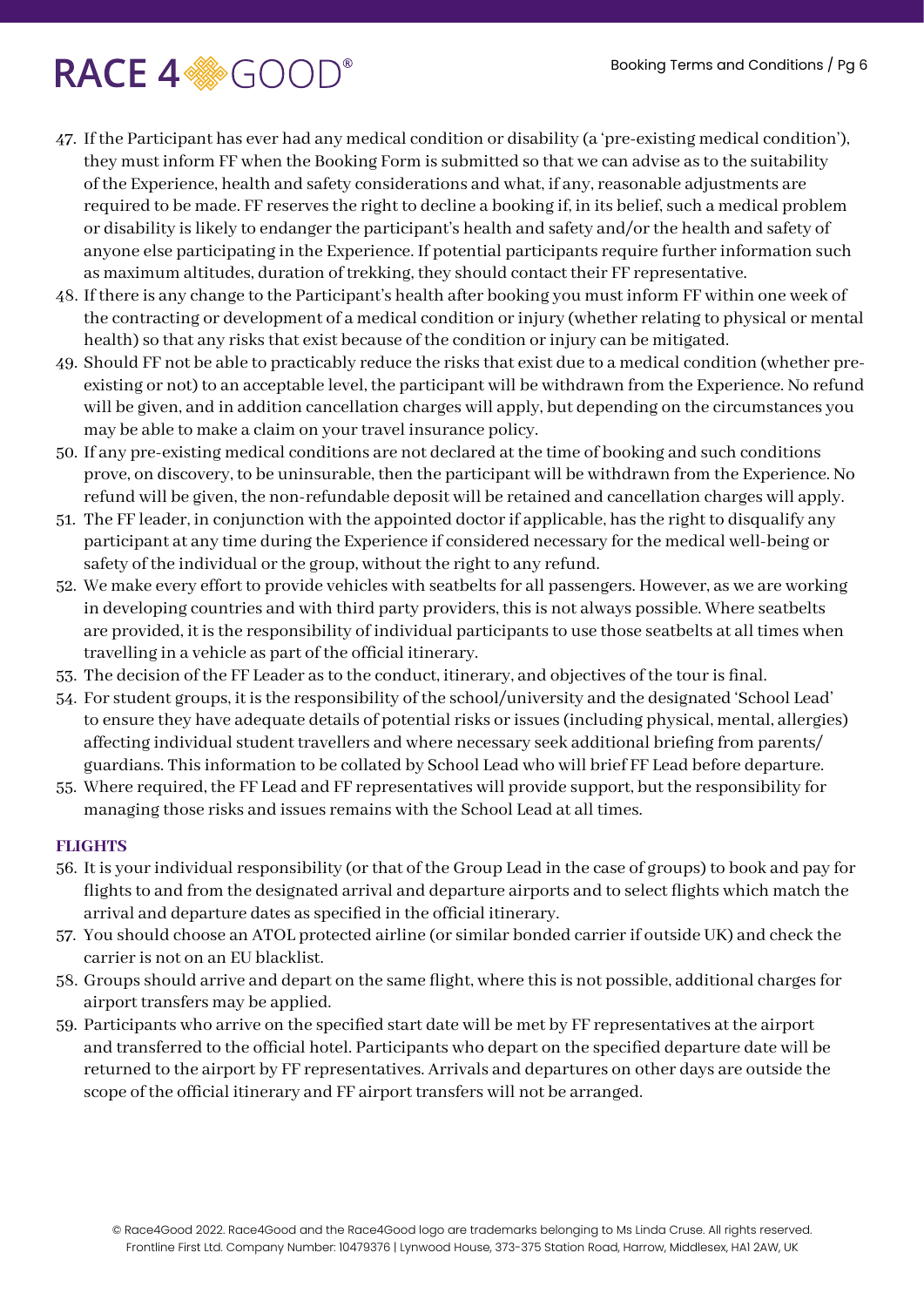- 60. FF will confirm when minimum participant numbers have been achieved and deposits received and will advise participants at that point to reserve flights; prior to this no travel arrangements to your point of departure, make any connecting travel that is non-refundable or non-changeable or incurs penalties or any costs such as of visas or flights and other significant costs should be incurred by you. If you make such arrangements which you are then unable to use due to a change in your itinerary, FF shall not be liable to you for the cost of these arrangements.
- 61. Participants should have travel insurance cover in place at the point of booking and before paying for flights or other significant costs, in the event the Experience is delayed/cancelled/postponed.

### **RESPONSIBILITY AND CODE OF CONDUCT**

- 62. Student groups must abide by the School/University's overseas excursions code of conduct and all participants to FF's Participant's Code of Conduct while on the Experience.
- 63. In the case of schools, the school will nominate a School Lead(s) who will accompany participants and be responsible for ensuring participants adhere to the School/University/Participant's Code of Conduct (see also 54 and 55).
- 64. The FF Lead will liaise with the School Lead throughout the Experience, where required, but the decision of the FF Lead is final.
- 65. Minors (those under 18 years of age) are accepted on some group Experiences operated by FF at our discretion, provided they are accompanied by a parent/guardian/School Lead who accepts full responsibility for them. Unaccompanied minors will not be accepted. FF reserves the absolute right to decline a booking at their discretion.
- 66. Participants agree to accept the authority and decision of FF staff and FF representatives (local guides etc), whilst on a FF Experience.
- 67. FF reserves the right to exclude a participant from all or part of an Experience at any time, where in the opinion of the FF Leader, the presence of the participant is likely to prejudice the good order, discipline or safety of the Experience or break local laws or regulations. In such an event the participant will not be entitled to any refund, but will be invoiced by FF for any costs, losses or expenses which FF incurs or suffers as a result of the Participant's behaviour. In the case of ill health FF may make such arrangements as it sees fit and recover the costs from the participant.

### **TRAVEL INSURANCE**

- 68. It is mandatory that all participants have an adequate and valid travel insurance policy in place at the time of paying for flights or incurring other major expenses, and it is a condition of these Booking Terms and Conditions that participants have obtained adequate and valid insurance for their booking as soon as their booking is confirmed by FF. In the case of a group, the Group Lead is responsible for ensuring all individuals have such insurance.
- 69. You are required to carry proof of insurance with you and supply FF with a copy of your policy when requested by FF.
- 70. FF cannot be held responsible for any loss, damage or accident to any luggage and property. They are, at all times, carried at their owner's risk, even when carried by porters or pack animals being transported in FF-organised vehicles. All baggage and personal effects are at all times at your own risk.
- 71. Participants are wholly responsible for arranging their own insurance and ensuring the policy is suitable for their specific Experience and the insurer is aware of any pre-existing medical conditions. A suitable insurance policy should provide adequate cover for medical expenses arising through illness, accident prior to or during the Experience and loss of monies through cancellation or curtailment of the Experience or other insurable reasons. Participants should ensure that there are no exclusion clauses limiting protection for the type of activities in their official itinerary and receive confirmation in writing that the proposed policy covers their costs in the event of a force majeure situation. If participants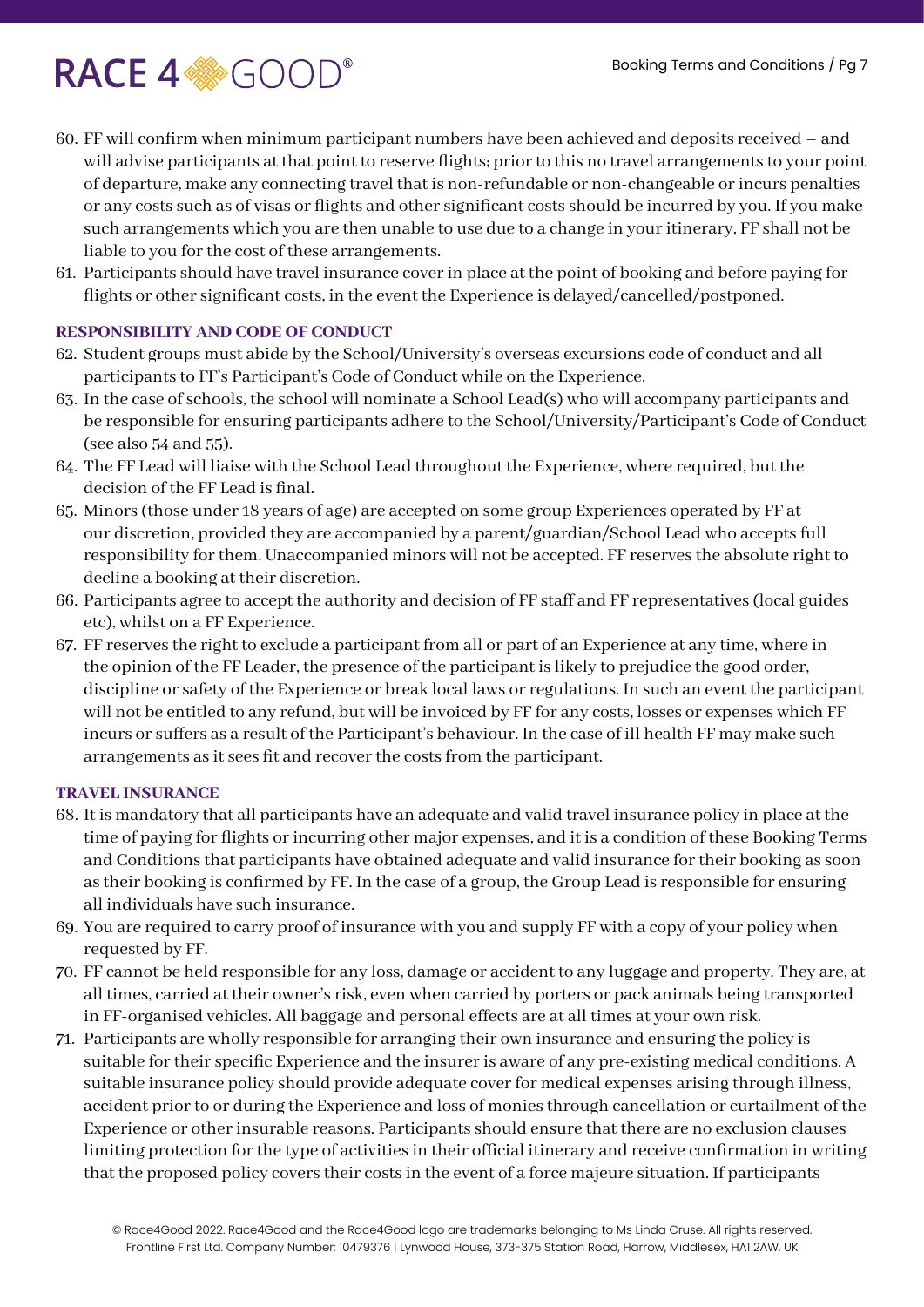have any doubts about travelling, they should consult their travel insurance provider for professional guidance. FF is not qualified to offer advice on the suitability of a participant's travel policy.

#### **COMPLAINTS**

- 72. Neither FF nor the owners of the services provided will entertain any complaint unless written notice is given to FF within two weeks of the end of the Experience. If you have a complaint about your Experience, before, during or after (within two weeks) you must immediately notify your FF representative.
- 73. Any claims or dispute of whatever nature arising under or in relation to the contract shall be referred to arbitration in accordance with the Arbitration Act 1950 or any statutory re-enactment.
- 74. If any international convention applies to, or governs, any of the services or facilities included in your Experience arranged or provided by us, or provided by any of our suppliers, and you make a claim against us of any nature arising out of death, injury, loss or damage suffered during or as a result of the provision of those services or facilities, our liability to pay you compensation and/or the amount (if any) of compensation payable to you by us will be limited in accordance with and/or in an identical manner to that provided for by the international convention concerned (in each case including in respect of the conditions of liability, the time for bringing any claim and the type and amount of any damages that can be awarded). International Conventions which may apply include, without limitation: in respect of international air travel, the Warsaw Convention 1929 (as amended) or the Montreal Convention 1999; in respect of rail travel, the Berne Convention 1961; in respect of carriage by sea, the Athens Convention 1974; in respect of carriage by road, the Geneva Convention 1973; and, in respect of hotels, the Paris Convention 1962. For the avoidance of doubt, this means that we are to be regarded as having all benefit of any limitations of compensation contained in any of these Conventions or any other international conventions applicable to your Experience. Other than as set out above, and as is detailed elsewhere in these booking conditions, we shall have no legal liability whatsoever to you for any loss or damage. Should any portion of clause of this release be found or declared by a court of competent jurisdiction to be unenforceable, unconstitutional, or otherwise invalid, such finding shall not affect the enforceability or validity of the remainder, and the unenforceable portion shall be severed from this document without affecting the validity of the remainder. This release shall be governed and controlled by English law.

#### **FOLLOW UP**

- 75. Participants may be asked to complete a case study template to enable FF to capture and publicise its activities. Not all case studies will be written up and released.
- 76. Participants are encouraged to share personal photographs of the Experience with FF to enable FF to publicise its activities in form of external marketing.
- 77. Participants will receive a follow up report approximately six months after their Experience. No additional specific follow up, unless agreed in advance.
- 78. Following their Experience, if participants make additional arrangements with the local team to undertake recces, projects or other activities outside the scope of official FF projects, the cost and risks involved in doing so are the sole responsibility of the participant and the local team member. This activity does not form part of the official FF Experience and FF will not be liable for any indirect or consequential loss - financial, health or other.

#### **Participants are required to send Frontline First the following documents in advance of the Experience**: